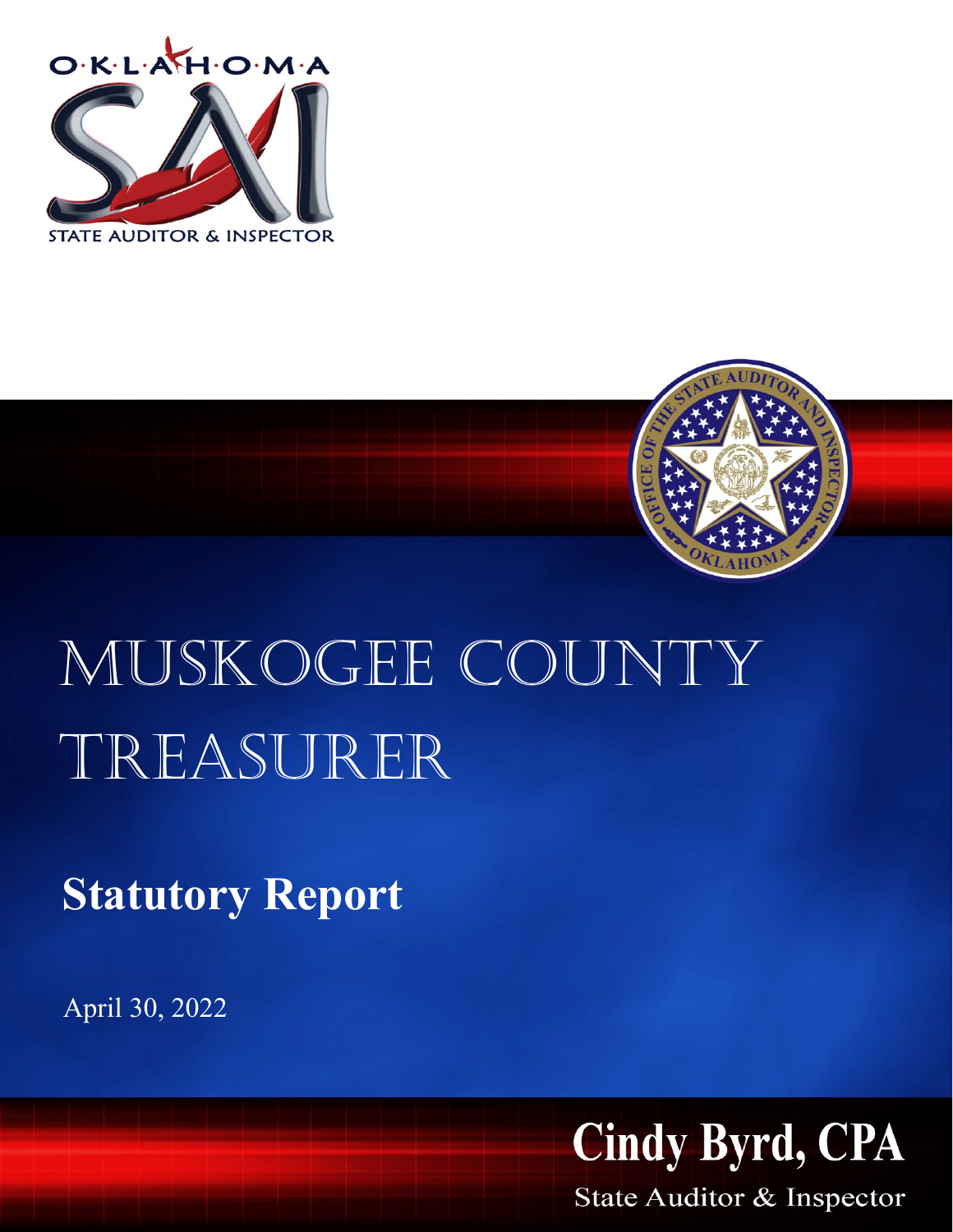**SHELLY SUMPTER, COUNTY TREASURER MUSKOGEE COUNTY, OKLAHOMA TREASURER STATUTORY REPORT APRIL 30, 2022**

This publication, issued by the Oklahoma State Auditor and Inspector's Office as authorized by 74 O.S. § 212, has not been printed, but is available on the agency's website [\(www.sai.ok.gov\)](http://www.sai.ok.gov/) and in the Oklahoma Department of Libraries Publications Clearinghouse Digital Prairie Collection [\(http://digitalprairie.ok.gov/cdm/search/collection/audits/\)](http://digitalprairie.ok.gov/cdm/search/collection/audits/) pursuant to 65 O.S. § 3-114.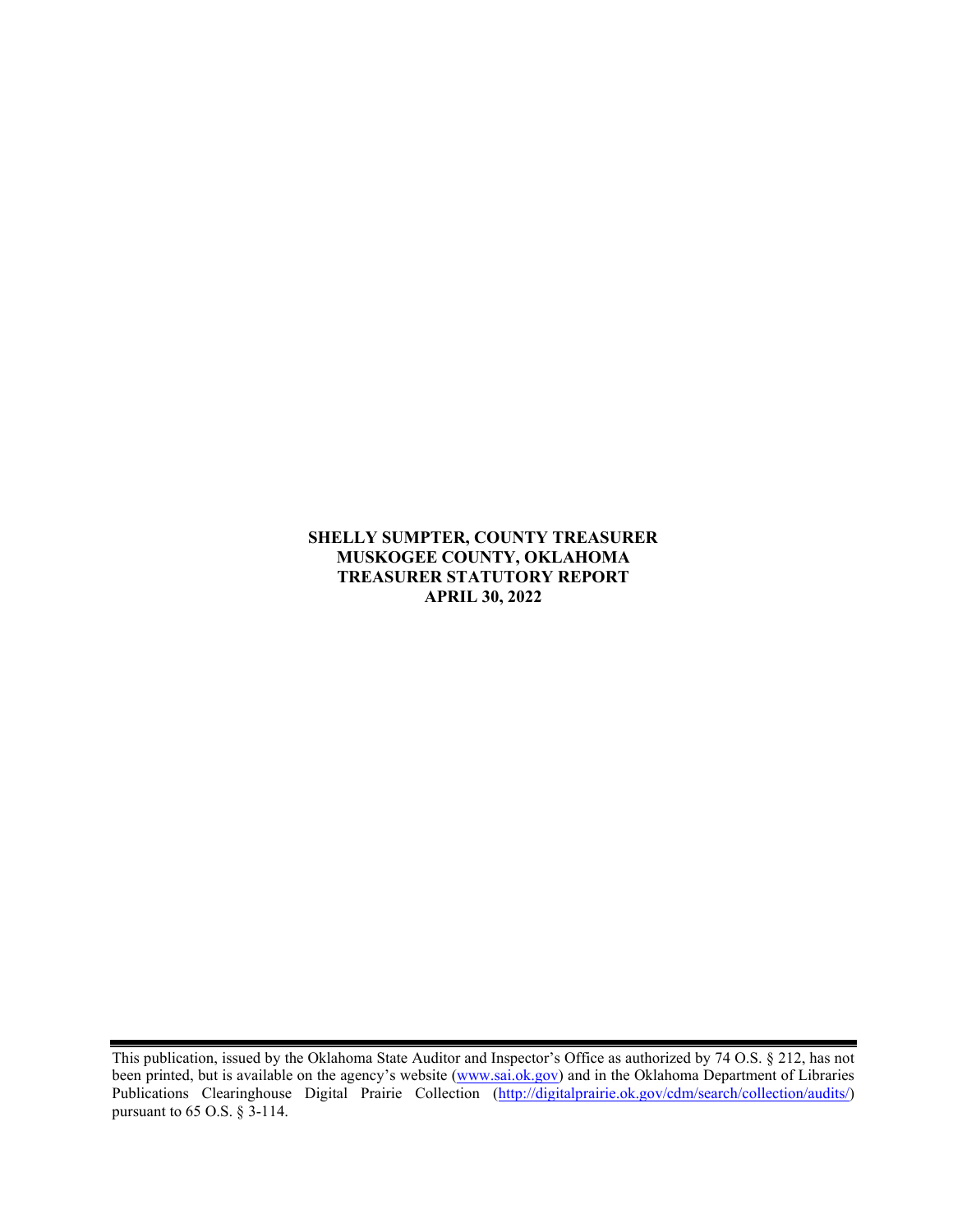

## Cindy Byrd, CPA | State Auditor & Inspector

2300 N. Lincoln Blvd., Room 123, Oklahoma City, OK 73105 | 405.521.3495 | www.sai.ok.gov

June 23, 2022

BOARD OF COUNTY COMMISSIONERS MUSKOGEE COUNTY COURTHOUSE MUSKOGEE OKLAHOMA 74402

Transmitted herewith is the Muskogee County Treasurer Statutory Report for April 30, 2022. The engagement was conducted in accordance with 74 O.S. § 212.

The goal of the State Auditor and Inspector is to promote accountability and fiscal integrity in state and local government. Maintaining our independence as we provide this service to the taxpayers of Oklahoma is of utmost importance.

We wish to take this opportunity to express our appreciation for the assistance and cooperation extended to our office during our engagement.

Sincerely,

ty Bypcl

CINDY BYRD, CPA OKLAHOMA STATE AUDITOR & INSPECTOR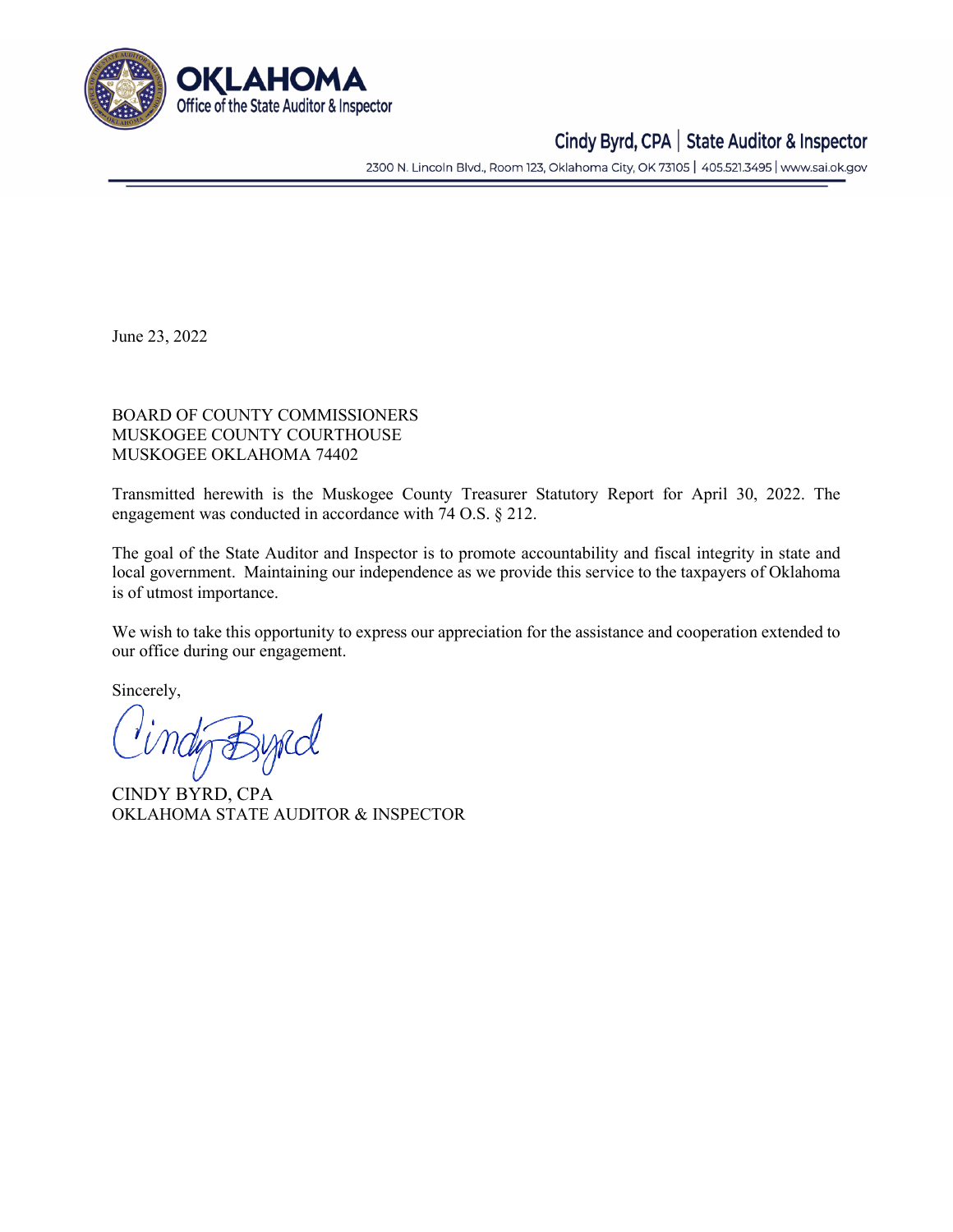

## Cindy Byrd, CPA | State Auditor & Inspector

2300 N. Lincoln Blvd., Room 123, Oklahoma City, OK 73105 | 405.521.3495 | www.sai.ok.gov

Shelly Sumpter, Muskogee County Treasurer Muskogee County Courthouse Muskogee, Oklahoma 74402

Dear Ms. Sumpter:

For the purpose of complying with 74 O.S.  $\S 212$ , we have performed the following procedures:

- Determine whether bank reconciliations are properly performed, visually verify the certificates of deposit, and confirm the investments.
- Determine whether subsidiary records are reconciled to the general ledger.
- Determine whether deposits and invested funds are secured by pledged collateral.

All information included in the bank reconciliations, the investment ledger, the subsidiary ledgers, and the general ledger is the representation of the County Treasurer.

Our county treasurer statutory engagement was limited to the procedures performed above and was less in scope than an audit performed in accordance with generally accepted auditing standards. Accordingly, we do not express an opinion on any basic financial statement of Muskogee County.

Based on our procedures performed, there were no exceptions noted.

This report is intended for the information and use of the management of the County. This restriction is not intended to limit the distribution of this report, which is a matter of public record.

CINDY BYRD, CPA OKLAHOMA STATE AUDITOR & INSPECTOR

June 20, 2022